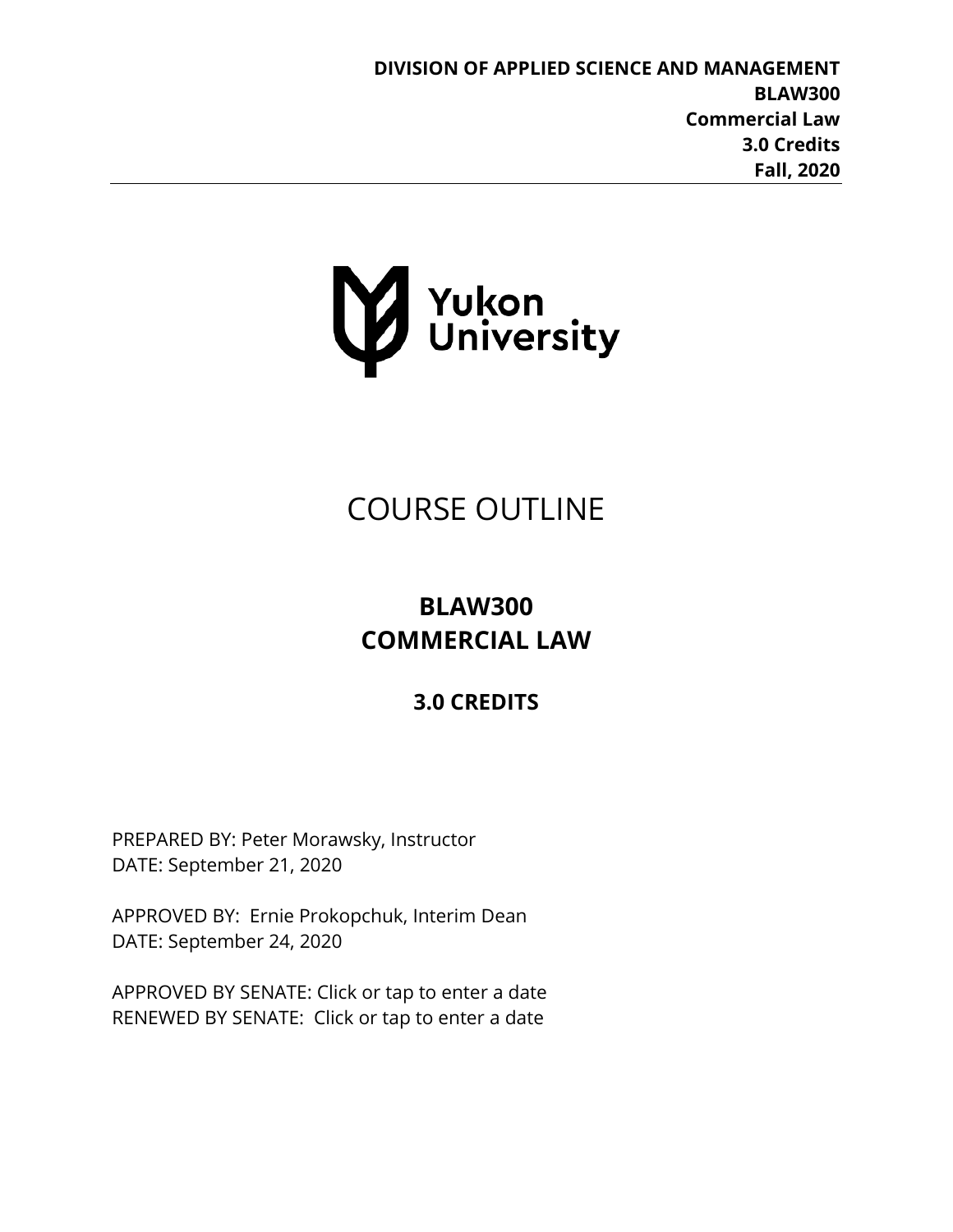



This work is licensed under the Creative Commons Attribution-NonCommercial-ShareAlike 4.0 International License. To view a copy of this license, visit http://creativecommons.org/licenses/by-nc-sa/4.0/.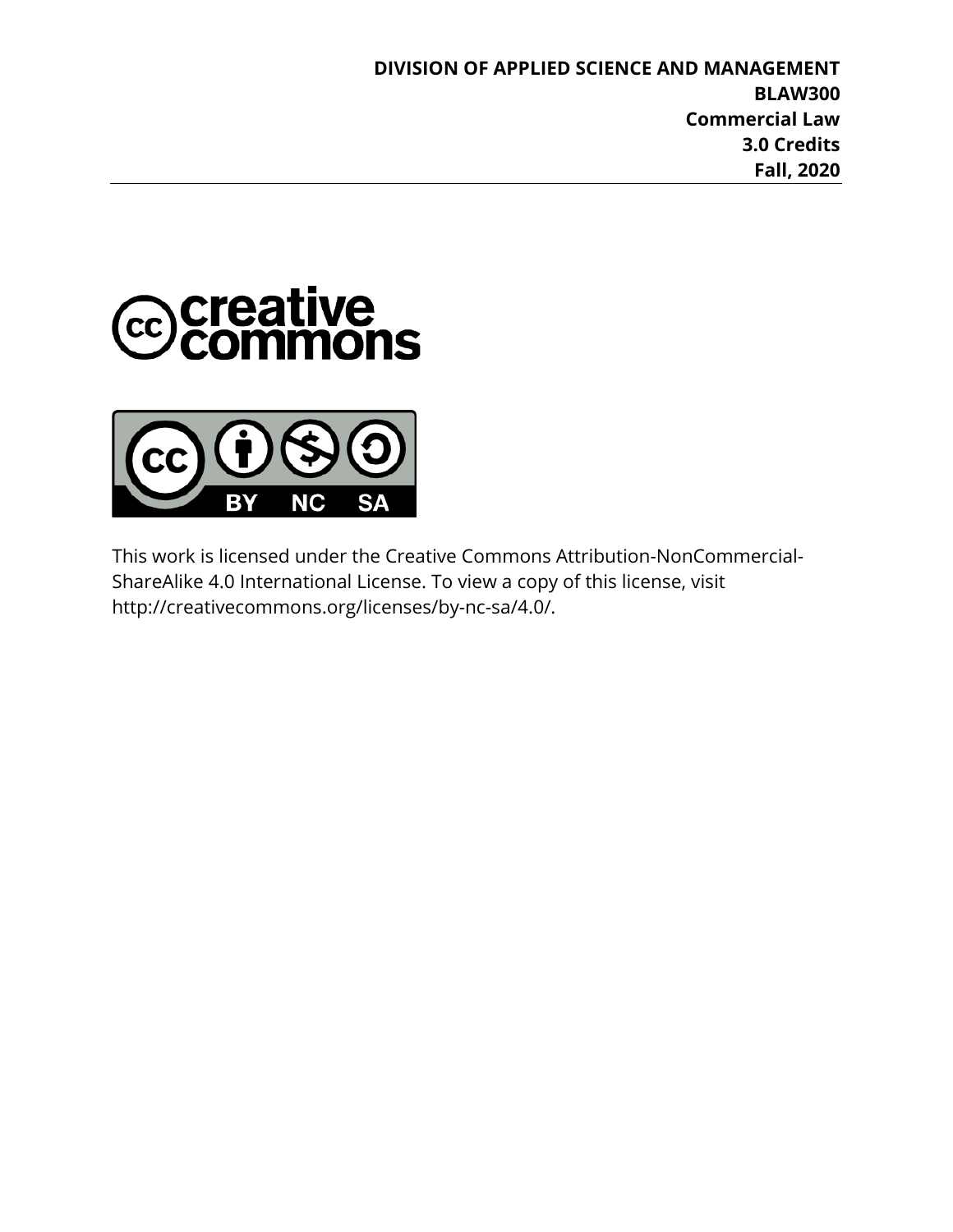## **COMMERCIAL LAW**

**INSTRUCTOR:** Peter Morawsky **OFFICE HOURS:** By appointment **OFFICE LOCATION:** N/A **CLASSROOM:** On-Line Platform **E-MAIL:** [pmorawsky@yukonu.ca](mailto:pmorawsky@yukonu.ca) **TIME:** 6:00 to 8:55pm

**TELEPHONE:** N/A **DATES:** Tuesdays (Sept. 1 to Dec. 8)

#### **COURSE DESCRIPTION**

The Canadian economy rests on a structure of legal institutions derived from both common-law and civil-law roots. This course is designed to give an introduction to and an overview of - the major areas of law generally encountered in business and commercial law in the common-law provinces and territories. Additionally, it offers an opportunity to consider underlying considerations of social policy - the reasons behind the rules made by both by the courts and by legislative bodies.

#### **PREREQUISITES**

None

#### **RELATED COURSE REQUIREMENTS**

This course is online and requires a computer with internet access.

## **EQUIVALENCY OR TRANSFERABILITY**

Receiving institutions always determine course transferability. Further information and assistance with transfers may be available from the School of Business and Leadership.

#### **LEARNING OUTCOMES**

Upon successful completion of the course, students will be able to describe the Canadian legal system, will be able to identify the basic principles of the law of contracts, torts, agency, and property, and will be able to identify the various forms of business organization available in Canada.

The study of law as a subject places different demands on the student than would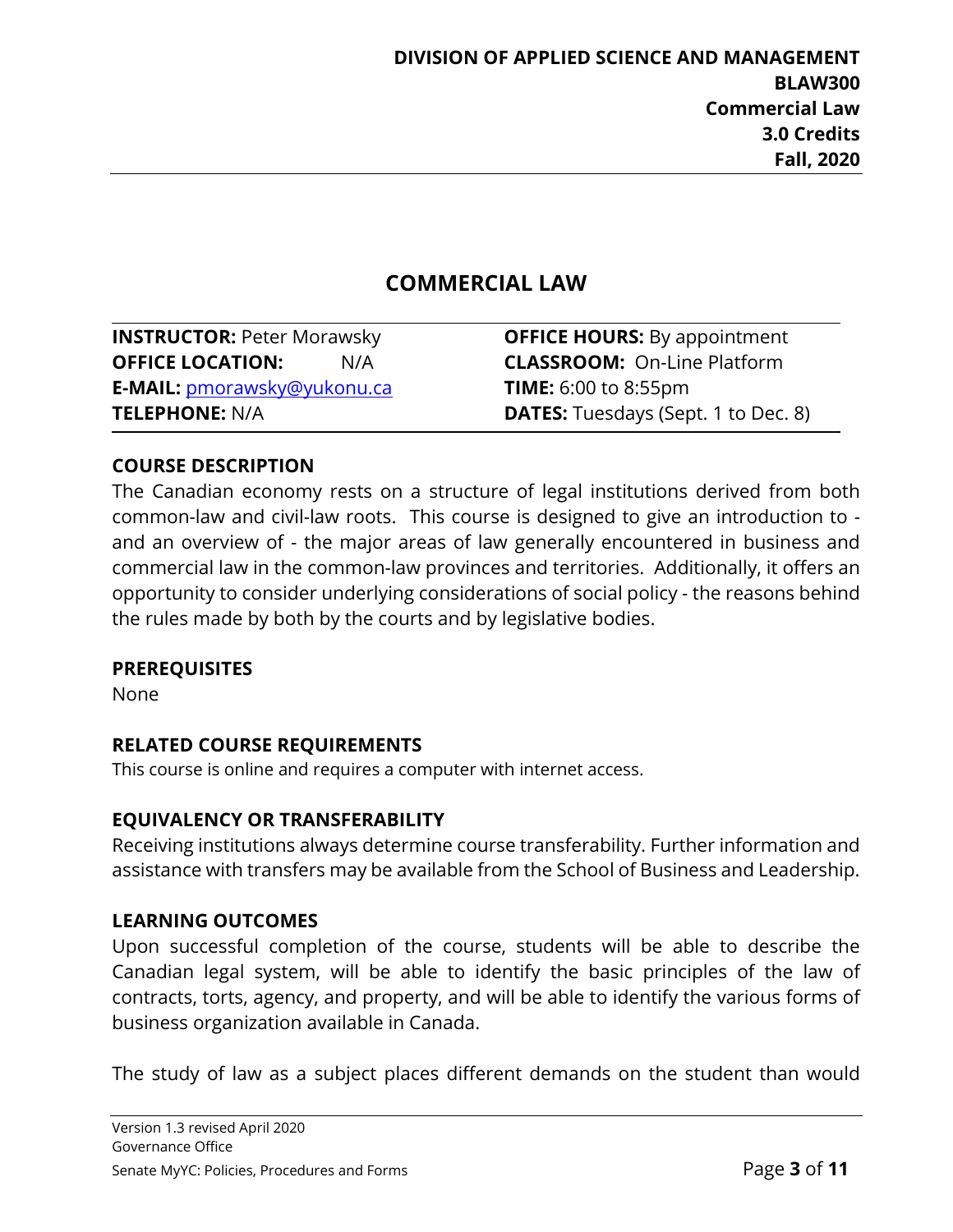otherwise be encountered in the more traditional college course. It is essential that the student be able to communicate clearly and effectively when dealing with factual situations in which there is not always a clearly right or wrong answer.

#### **COURSE FORMAT**

The course will be taught online primarily through formal lecture, but will also involve question and answer, and group discussion. Students will meet the objectives of the course by reading the text, reading assigned case law, attending classes and through discussing issues, and participating in class.

The link to the weekly class can accessed here: <https://yukonu-ca.zoom.us/j/92513769131>

#### **ASSESSMENTS:**

Attendance & Participation

Class participation and attendance will account for 10% of the final mark.

#### **It is important to attend the class sessions having read the assigned sections of the text in advance.**

#### Assignments

Additionally, students will be assigned case law or Yukon statutes to read. That material will be sourced from publicly available web sites and will be illustrative of concepts and principles developed from the text. **Students will be responsible for obtaining and reading the case law or Yukon statutes.**

#### Tests

Students will be regularly given quizzes in class based on the assigned readings (text, case law and statutes). Quizzes will account for 25% of the final mark.

There will also be a take home mid-term examination and a take home final examination. Both will be assigned in class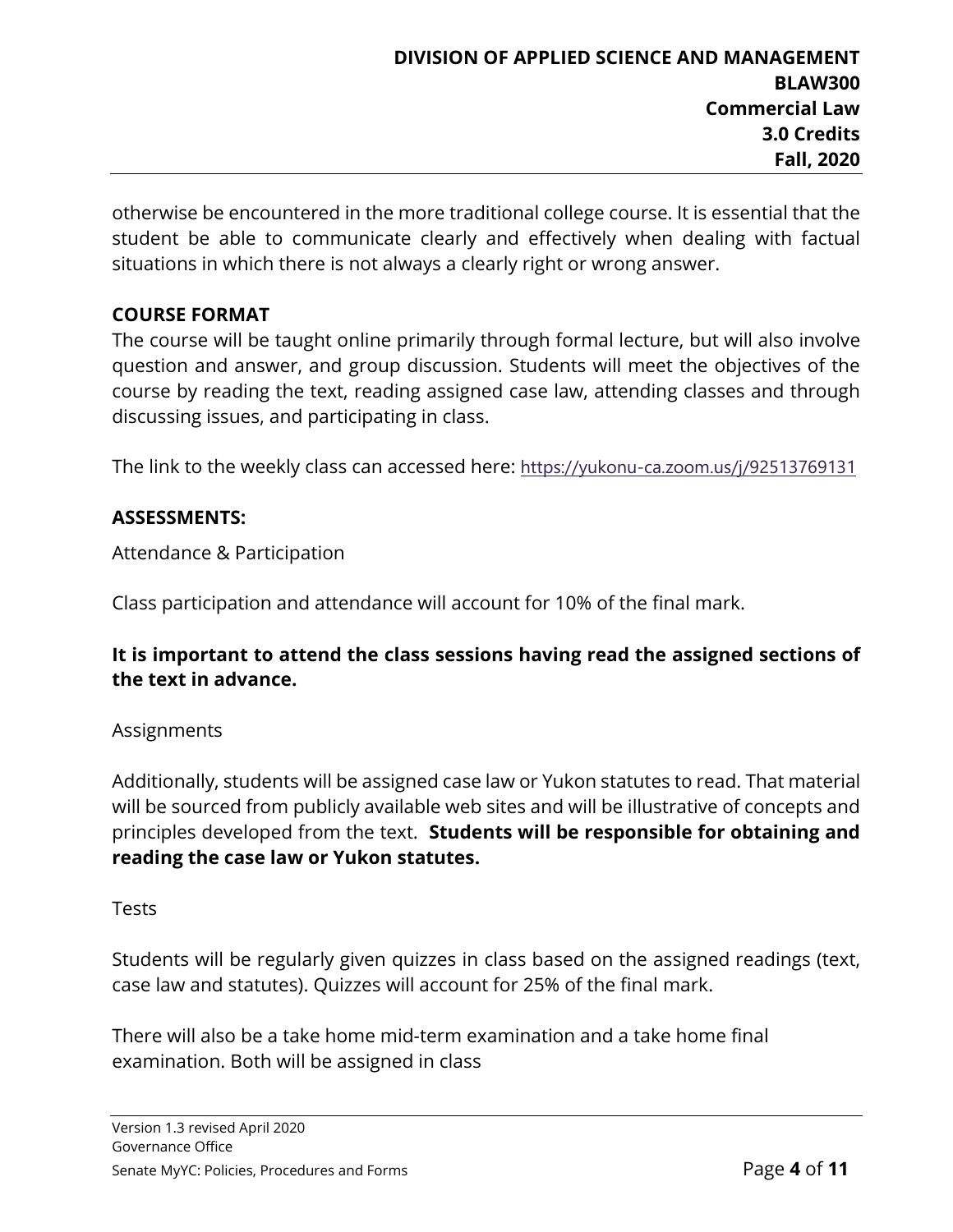**Other** 

#### **EVALUATION:**

| Participation     | 10%  |
|-------------------|------|
| Quizzes           | 25%  |
| Midterm Exam      | 25%  |
| Final Exam        | 40%  |
| ctal <sup>-</sup> | 100% |

#### **REQUIRED TEXTBOOKS AND MATERIAL**

Smyth, J.E., Soberman, D.A. & Easson, A.J., McGill S.A., (2020): **The Law and Business Administration in Canada, 15th Edition**: Pearson Canada Inc., 837pp.

## **ACADEMIC AND STUDENT CONDUCT**

Information on academic standing and student rights and responsibilities can be found in the current Academic Regulations that are posted on the Student Services/ Admissions & Registration web page.

## **PLAGIARISM**

Plagiarism is a serious academic offence. Plagiarism occurs when a student submits work for credit that includes the words, ideas, or data of others, without citing the source from which the material is taken. Plagiarism can be the deliberate use of a whole piece of work, but more frequently it occurs when students fail to acknowledge and document sources from which they have taken material according to an accepted manuscript style (e.g., APA, CSE, MLA, etc.). Students may use sources which are public domain or licensed under Creative Commons; however, academic documentation standards must still be followed. Except with explicit permission of the instructor, resubmitting work which has previously received credit is also considered plagiarism. Students who plagiarize material for assignments will receive a mark of zero (F) on the assignment and may fail the course. Plagiarism may also result in dismissal from a program of study or the University.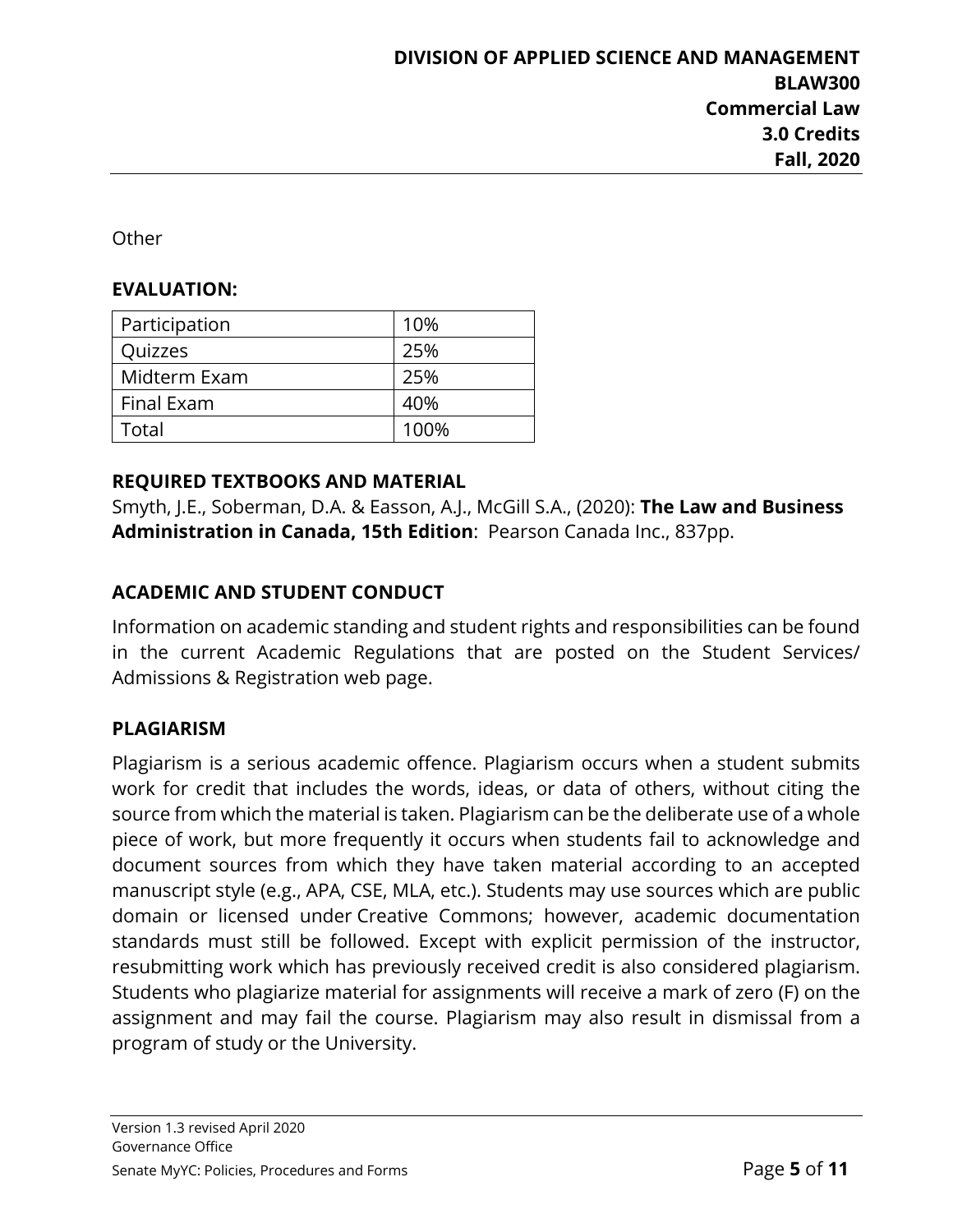## **YUKON FIRST NATIONS CORE COMPETENCY**

Yukon University recognizes that a greater understanding and awareness of Yukon First Nations history, culture and journey towards self-determination will help to build positive relationships among all Yukon citizens. As a result, to graduate from ANY Yukon University program, you will be required to achieve core competency in knowledge of Yukon First Nations. For details, please see www.yukonu.ca/yfnccr.

## **ACADEMIC ACCOMMODATION**

Reasonable accommodations are available for students requiring an academic accommodation to fully participate in this class. These accommodations are available for students with a documented disability, chronic condition or any other grounds specified in section 8.0 of the Yukon University Academic Regulations (available on the Yukon University website). It is the student's responsibility to seek these accommodations. If a student requires an academic accommodation, they should contact the Learning Assistance Centre (LAC): lac@yukonu.ca.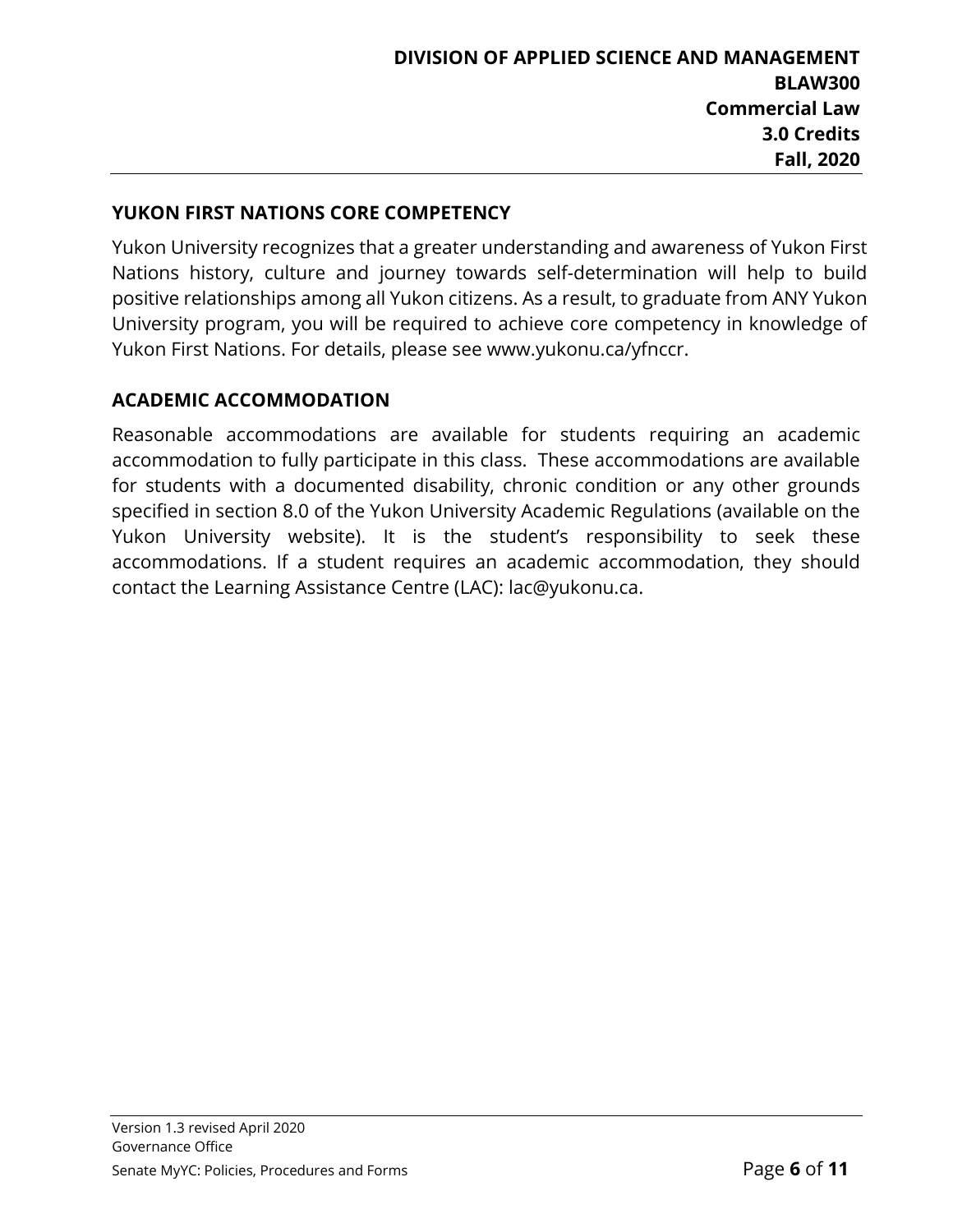#### **TOPIC OUTLINE**

Readings refer to the Smythe & Soberman text, 15th Edition.

Case law is identified by case name and court. Statutes are identified by name.

Yukon case law can be obtained at: [http://www.yukoncourts.ca/courts/.](http://www.yukoncourts.ca/courts/)

BC case-law can be obtained at: [http://www.courts.gov.bc.ca/.](http://www.courts.gov.bc.ca/)

Yukon statutes can be obtained at: [http://www.gov.yk.ca/legislation/.](http://www.gov.yk.ca/legislation/)

| <b>Class Date:</b> | Week:          | Topic:                                                                                                                                                                                                                | References:           |
|--------------------|----------------|-----------------------------------------------------------------------------------------------------------------------------------------------------------------------------------------------------------------------|-----------------------|
| Sept 8/20          | 1              | Introduction:<br>Review of course objectives<br>Law in its Social and Business Context:<br>Law, Society and Business<br>Machinery of Justice<br>$\bullet$<br>Government Regulation of<br>$\bullet$<br><b>Business</b> | Chapters 1, 2<br>& 3  |
| Sept 15/20         | $\overline{2}$ | Torts:<br>Law of Torts<br><b>Professional Liability</b><br>Case:<br>O'Neill v. City of Whitehorse, 2006<br>YKSM <sub>1</sub>                                                                                          | Chapters 4 &<br>5     |
| Sept 22/20         | 3              | Contracts:<br>Formation:<br>$\bullet$<br>Offer & Acceptance<br>$\circ$<br>Consideration & Intention<br>$\Omega$<br>Capacity & Legality<br>$\circ$                                                                     | Chapters 6, 7,<br>& 8 |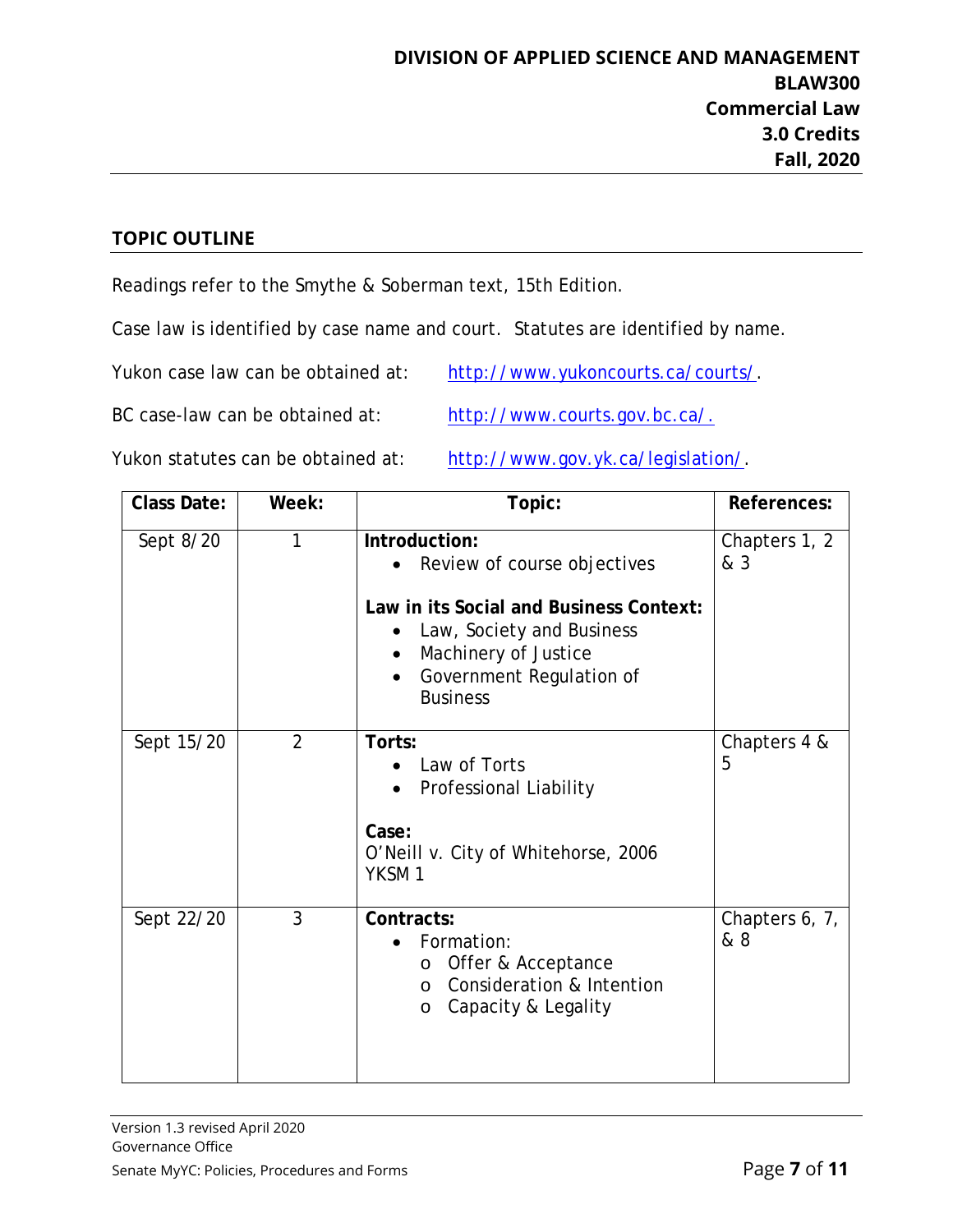| <b>Class Date:</b> | Week:                              | Topic:                                                                                                                                                                                                    | References:              |
|--------------------|------------------------------------|-----------------------------------------------------------------------------------------------------------------------------------------------------------------------------------------------------------|--------------------------|
|                    |                                    | Case:<br>Ernewein v. Yankee Hat Minerals Ltd.,<br>2011 YKSM 01                                                                                                                                            |                          |
|                    |                                    | Case:<br>Duplisea v. Wilson, 2018 YKSM 3                                                                                                                                                                  |                          |
| Sept 29/20         | 4<br>Quiz 1<br>Chapters 1<br>to 5  | Contracts:<br>Mistake & Misrepresentation<br>Writing & Interpretation<br>Privity                                                                                                                          | Chapters 9,<br>10, & 11  |
|                    |                                    | Case:<br>Mollet v. Craven, 2014 YKSM 6                                                                                                                                                                    |                          |
|                    |                                    | Case:<br>40419 Yukon Inc. v. 365334 Alberta<br>Limited, 2017 YKSM 8                                                                                                                                       |                          |
| Oct 6/20           | 5<br>Quiz 2<br>Chapters 6<br>to 11 | Contracts:<br>Discharge<br><b>Breach &amp; Remedies</b><br>Case:<br>Cobalt v. Kluane FN, 2014 YKSC 40<br>Case:<br>Skky Hotel Inc. v. Yukon Gardens Ltd.,<br>2017 YKSM 4                                   | Chapters 12,<br>& 13     |
| Oct 13/20          | 6                                  | <b>Special Types of Contracts:</b><br>Sale of Goods<br>Bailment & Leasing<br>Insurance and Guarantee<br>Case:<br>Wilkinson v. Watson Lake Motors and<br>Aviva Insurance Company of Canada,<br>2010 YKSC 1 | Chapters 14,<br>15, & 16 |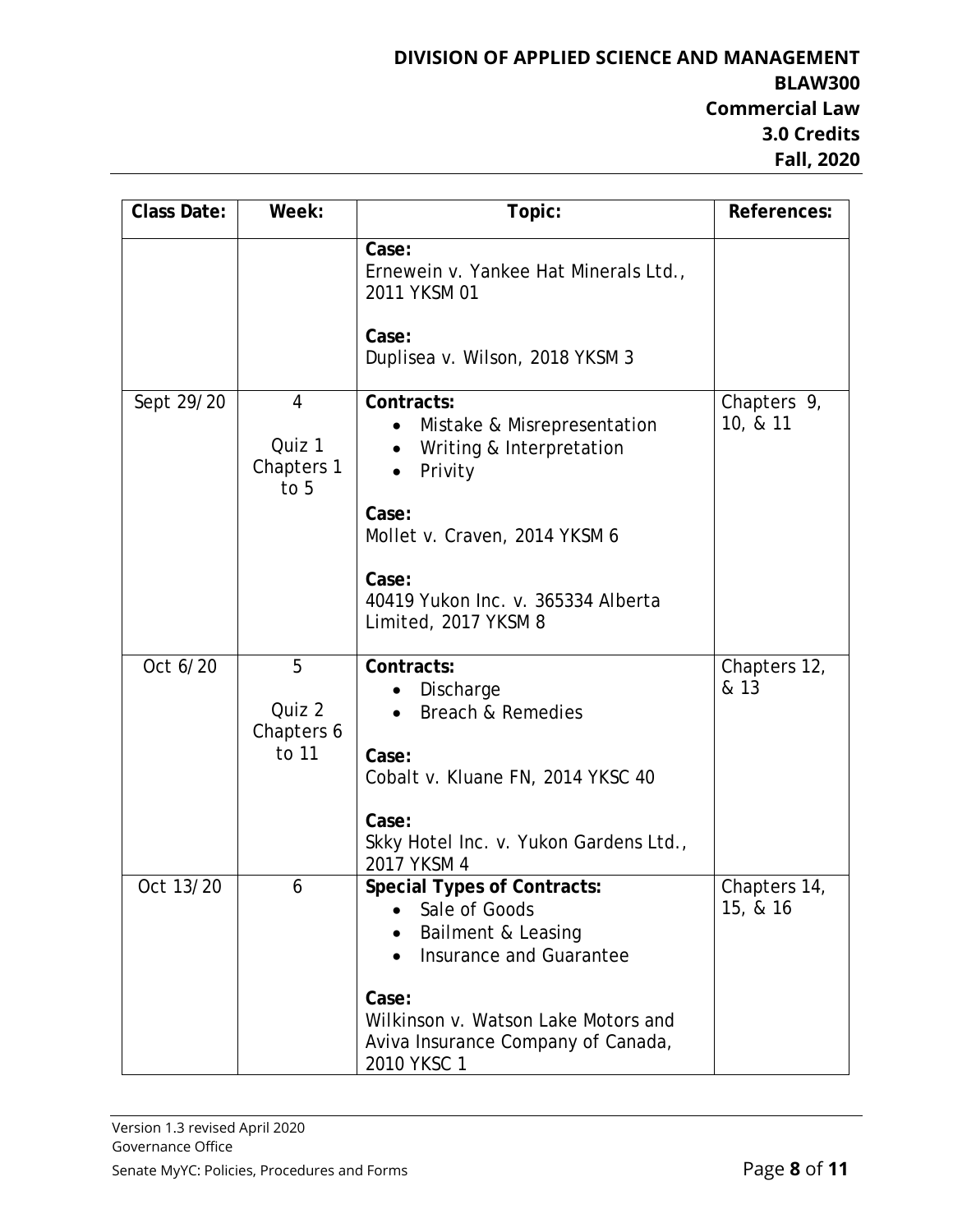| <b>Class Date:</b>     | Week:                               | Topic:                                                                                                                                                                                                                                                                        | References:             |
|------------------------|-------------------------------------|-------------------------------------------------------------------------------------------------------------------------------------------------------------------------------------------------------------------------------------------------------------------------------|-------------------------|
|                        |                                     | Case:<br>Volare Eurobar Inc. v. Sim, 2017 YKSM 1                                                                                                                                                                                                                              |                         |
| Oct 20/20              | 7<br>Quiz 3<br>Chapters 12<br>to 16 | <b>Special Types of Contracts:</b><br>Agency & Franchising<br>Employment<br><b>Banking and Negotiable</b><br><b>Instruments</b><br>Case:<br>Jones v. Yukon (Highways and Public<br>Works), 2020 YKSM 1<br>Case:<br>Jones v. Yukon (Highways and Public<br>Works), 2020 YKSM 1 | Chapters 17,<br>18 & 19 |
| <b>TAKE HOME EXAM:</b> |                                     |                                                                                                                                                                                                                                                                               |                         |
|                        |                                     | At the end of class in week seven, a mid-term exam will be handed out. It will be a<br>take home exam, returnable in two weeks' time. It will cover everything that we<br>have talked about to the end of Week 7 and it will be worth 25% of the total mark.                  |                         |

| Oct 27/20 | 8 | Property:<br>Intellectual Property<br>Interests in land<br>Case:<br>Canivate Growing Systems Ltd. v.<br>Brazier, 2020 BCSC 232<br>Case:<br>Jones v. Duval, 2020 YKSC 10 | Chapters 20,<br>21,  |
|-----------|---|-------------------------------------------------------------------------------------------------------------------------------------------------------------------------|----------------------|
| Nov 3/20  | 9 | Property:                                                                                                                                                               | Chapters 22,<br>& 23 |
|           |   | <b>Landlord and Tenant</b>                                                                                                                                              |                      |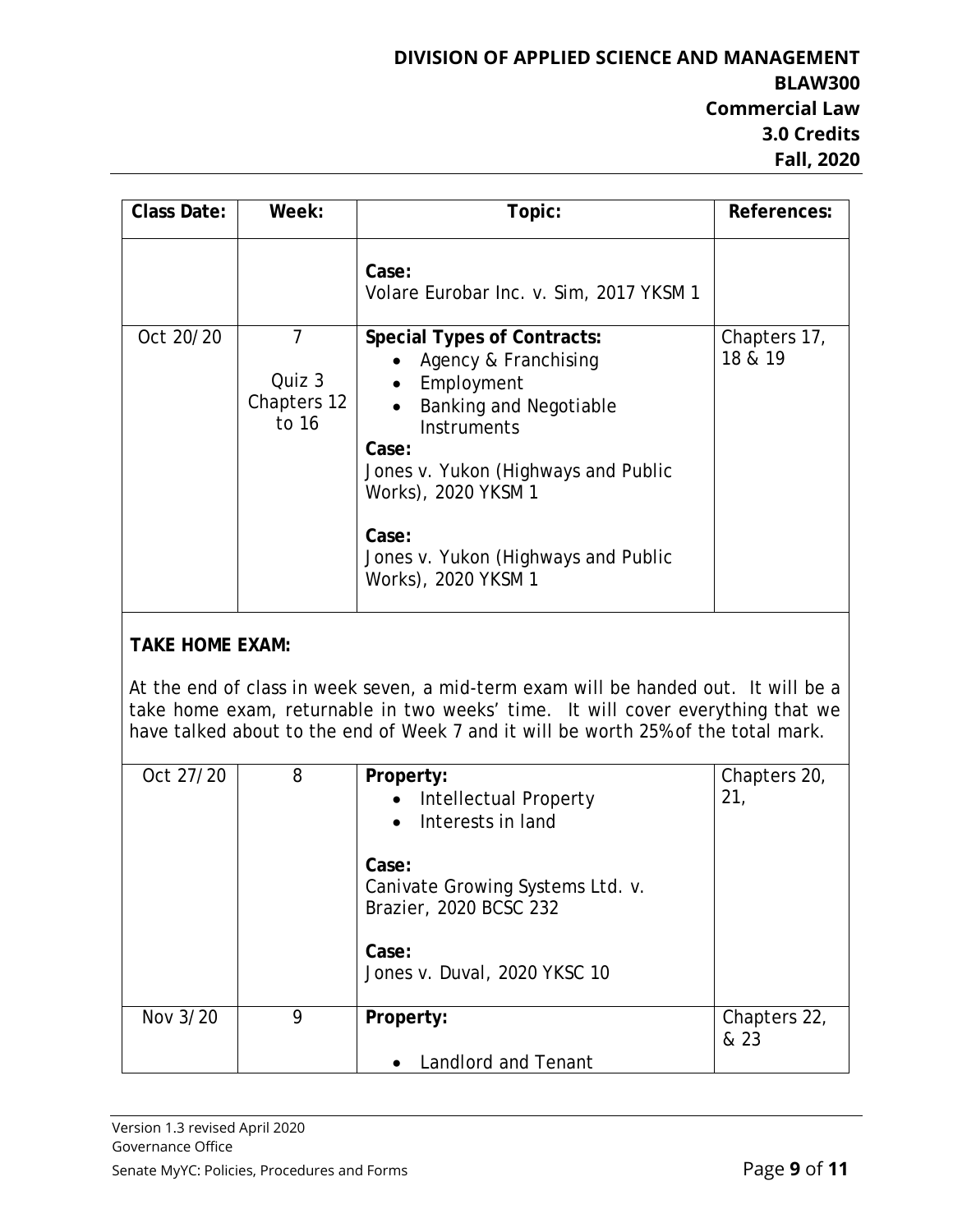| <b>Class Date:</b> | Week:                                              | Topic:                                                                                                                                                           | References:             |
|--------------------|----------------------------------------------------|------------------------------------------------------------------------------------------------------------------------------------------------------------------|-------------------------|
|                    | Mid-terms<br>due<br>Quiz 4<br>Chapters 17<br>to 21 | Mortgages<br>$\bullet$<br>Case:<br>37504 Yukon Inc. (Sam n' Andy's) v.<br>46249 Yukon Inc., 2014 YKSM 4                                                          |                         |
|                    |                                                    | <b>Business Organizations:</b><br>Proprietorships & Partnerships                                                                                                 | Chapter 24              |
| Nov 10/20          | 10                                                 | <b>Business Organizations:</b><br>Companies:<br>Nature & Formation<br>$\Omega$<br>Internal Governance<br>$\Omega$<br><b>External Responsibilities</b><br>$\circ$ | Chapters 25,<br>26 & 27 |
|                    |                                                    | Case:<br>Yukon Government (Registrar of<br>Societies) v. Humane Society of Yukon,<br>2013 YKSC 8<br>Case:<br>Mao v. Grove, 2019 YKSC 6                           |                         |
| Nov 17/20          | 11                                                 | <b>Creditors and Debtors:</b><br><b>Secured Transactions</b><br>Creditor's Rights<br>Case:<br>Whitehorse Wholesale Auto Centre                                   | Chapters 28 &<br>29     |
|                    |                                                    | Limited v. Tyerman, 2012 YKSM 2                                                                                                                                  |                         |
| Nov 24/20          | 12<br>Quiz 5<br>Chapters 22<br>to 29               | <b>Modern Legal Environment for</b><br><b>Business:</b><br><b>Government Regulation</b><br><b>Electronic Commerce</b><br>Privacy                                 | Chapters 30,<br>31 & 32 |